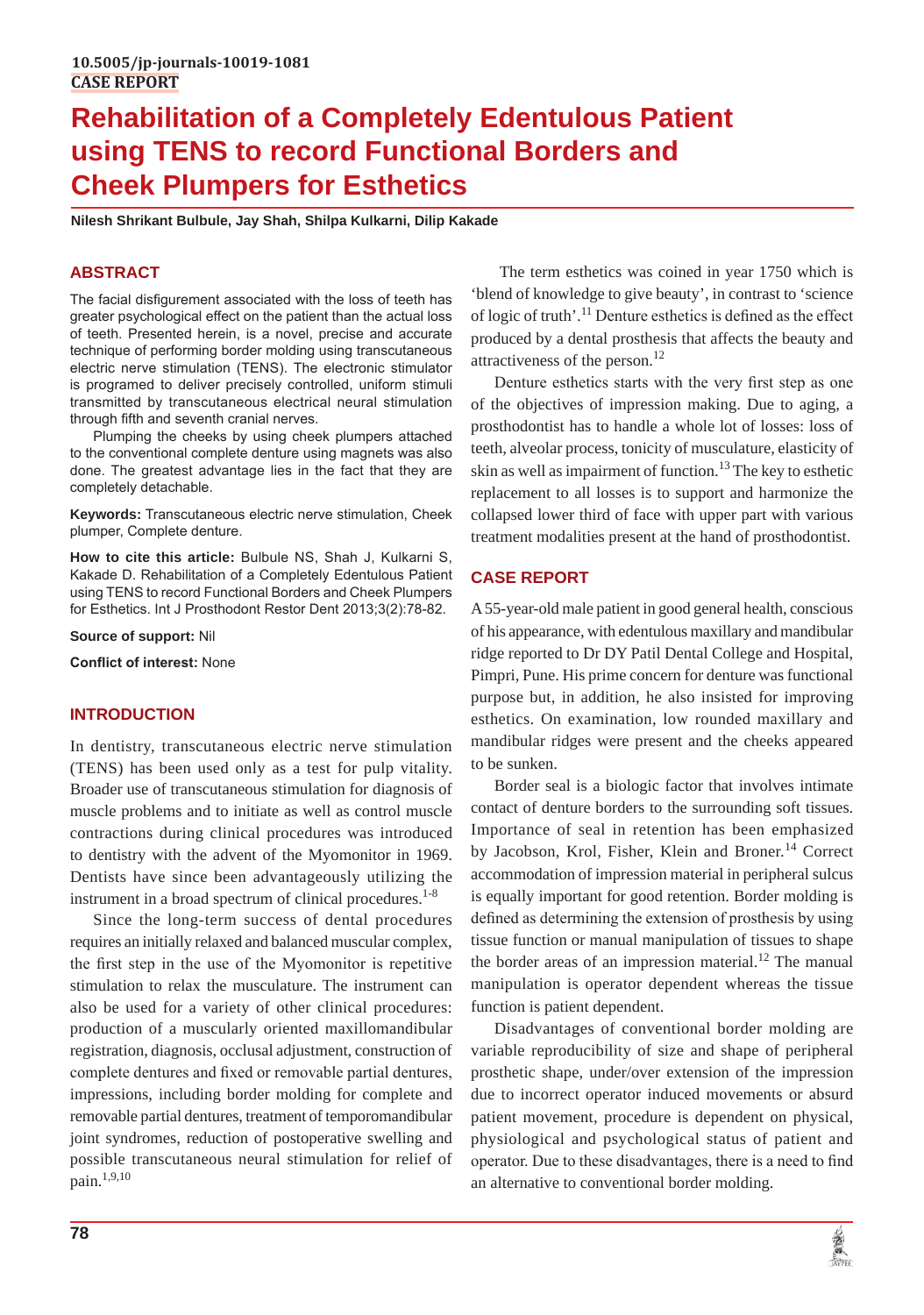In 1971, Jackelson advised TENS for border molding as a possible alternative to conventional border molding. It is applied with low frequency. It induces small electric current to cause controlled twitching of muscles. It is mainly used for muscle relaxation and pain relief in medical field. TENS has four surface electrodes. It has an amplitude of variable frequency that can be applied to achieve controlled contraction of the muscles.15

Cheek plumpers are the prosthesis used for supporting and plumping the cheeks to provide good appearance. They are often used in order to mimic the fullness of cheeks.16

Appropriate treatment plan was decided taking into consideration disadvantages of conventional border molding and sunken cheeks. Border molding was planned using TENS and cheek plumpers were to be attached to maxillary denture using magnets.

Primary impression was made with impression compound (Fig. 1). Custom tray was prepared with cold cure acrylic resin with a spacer of 1.3 and 2 mm short from the sulcus depth.<sup>17</sup> Border molding was carried out using TENS as follows:

Placement of electrodes: two electrodes were placed in front of the tragus and two at the back of the neck to complete the circuit<sup>15</sup> (Fig. 2).

Muscle deconditioning: according to the patient's tolerance, the intensity of TENS was adjusted to 4/sec and frequency to 3 Hz. This was continued for 45 minutes<sup>15</sup> (Fig. 3).

Final impression: is done after 45 minutes of muscle relaxation. The intensity was increased up to 7/sec and single step border molding was carried out using putty consistency of addition silicon. The borders get molded by the twitching of muscles and no manual movements are required.



**Fig. 2:** Placement of electrodes



**Fig. 1:** Primary impressions

**Fig. 3:** Border molding and final impression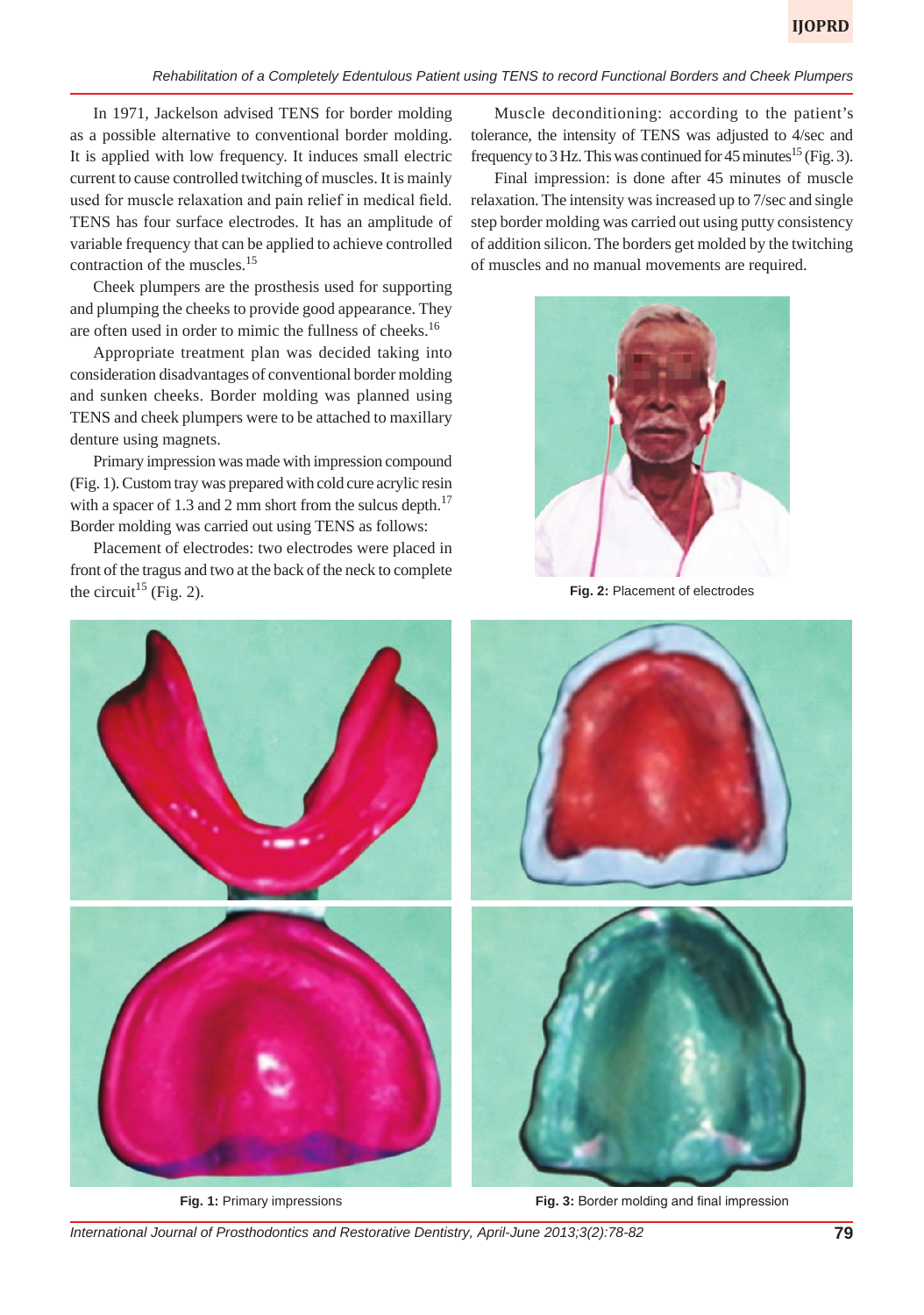#### *Nilesh Shrikant Bulbule et al*

 After the material was set, the tray was removed. The spacer was scrapped out, relief holes were made and final impression was taken using light body consistency of addition silicon material<sup>18</sup> (Fig. 4).

Facebow record was made and jaw relation was established (Fig. 5). First the cheek plumpers were made and then the teeth arrangement was done.



**Fig. 4:** Final impressions

At the try in stage, in the intraoral view, the plumpers made with wax, attached to the maxillary denture are seen (Fig. 6).

At the try in stage of the denture, in extraoral view, note the depression of the cheeks in the picture without cheek plumpers and the fullness of cheeks in the picture with cheek plumpers (Fig. 7).

Processing of cheek plumpers was carried out in conventional manner: flasking, dewaxing, finishing and polishing. Space for magnets was prepared in the plumpers (Fig. 8).

The trial denture was processed, finished and polished (Fig. 9). Space for magnets was made in the maxillary denture.

 Magnets were inserted into the cheek plumpers and the maxillary denture with self-cure acrylic resin. The magnets were covered with a thin layer of self-cure acrylic resin to avoid corrosion. Cheek plumpers are attached to maxillary denture with the help of magnets (Fig. 10). Right and left side markings were made on the cheek plumpers with a fiberoptic pen and a layer of varnish or chloroform and clean acrylic was placed on the marking<sup>19</sup> (Fig. 11).



**Fig. 6:** Try in denture: intraoral view



**Fig. 7:** Try-in denture: extraoral view



**Fig. 5:** Facebow record

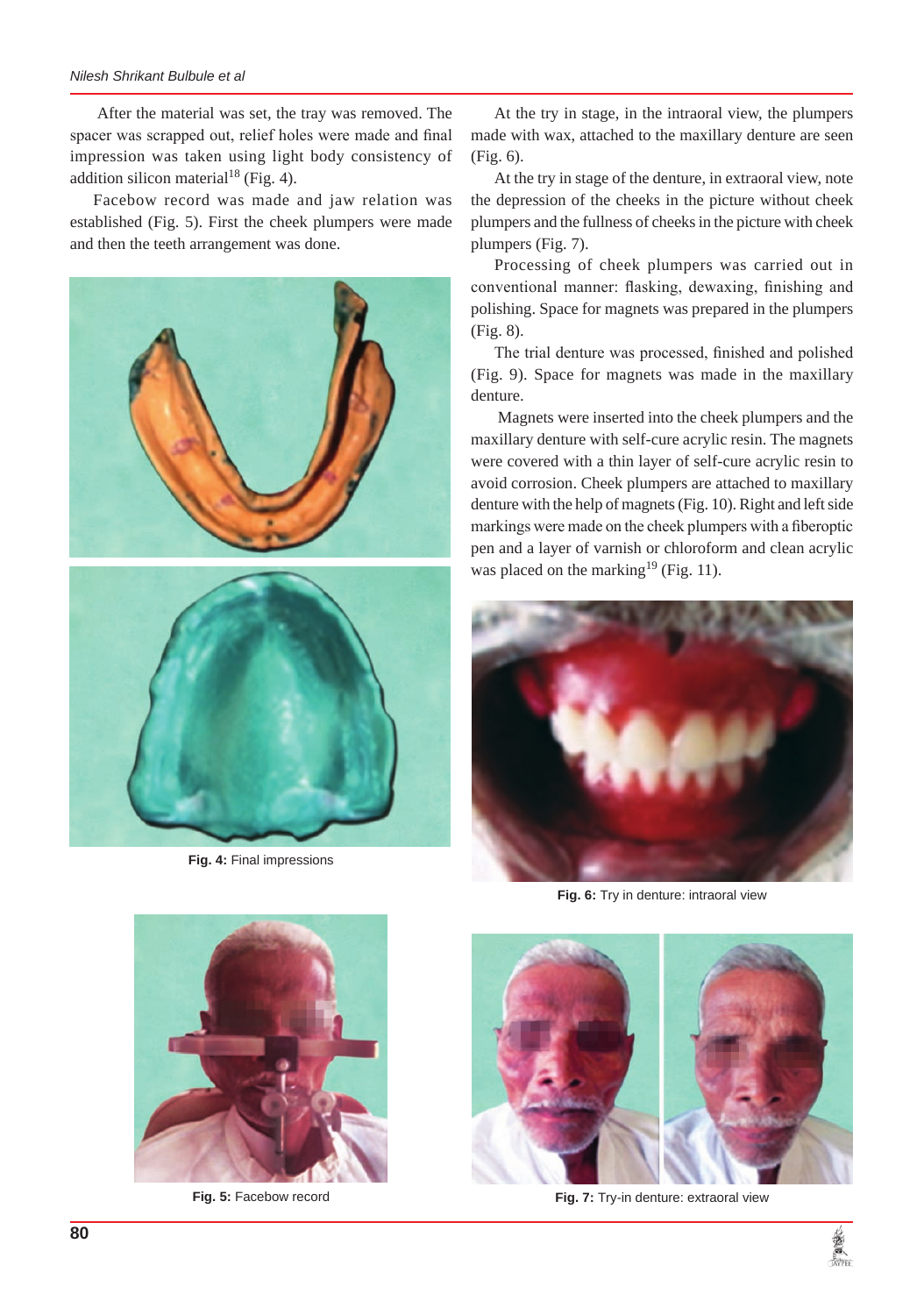*Rehabilitation of a Completely Edentulous Patient using TENS to record Functional Borders and Cheek Plumpers*



**Fig. 8:** Processing of cheek plumpers



**Fig. 11:** Preoperative and postoperative views, notice the fullness of cheek in postoperative view

dignity of the aging gentleman, which would compliment, not eradicate the stigma of aging in him.

Also in the crucial step of border molding where a precise control of the surrounding tissues is needed, TENS technique may be an alternative approach.

#### **REFERENCES**

- 1. Dinham R. Treatment of tic douloureux with Jankelson Myomonitor. J Hawaii Dent Assoc 1970;3:11-12.
- 2. Jankelson B. Functional positions of occlusion. J Prosthet Dent 1973;30:559-560.
- 3. Jankelson B, Swain CW. Physiological aspects of masticatory muscle stimulation: the myomonitor. Quintessence Int Dent Dig 1972;3:57-62.
- 4. Vesanen E, Vesanen R. The Jankelson Myomonitor and its clinical use. Proc Finn Dent Sot 1973;69:244-247.
- 5. Jach ET. Miniclinic: the Jankelson Myo-Monitor. Chicago Dent Sot Rev 1974;67:20-22.
- 6. Weiss MH. A dental responsibility: myofascial pain dysfunction syndrome. Ariz Dent J 1973;19:26-27.
- 7. Steen PM. Overcoming TMJ problems in oral reconstruction. Dent Surv 1974;50:21-26.
- 8. Lerian HJ. Instructive 16-year case report. Dent Surg 1974;50: 76-90.
- 9. Myomonitor instruction manual. Washington, Seattle: Myotronics Research, Inc; 1974.
- 10. Myotronics education module. Washington, Seattle: Myotronics Research, Inc; 1974.
- 11. Young HA. Denture esthetics. J Prosthet Dent 1956;6:748-755.
- 12. Glossary of prosthetic terms. J Prosthet Dent 2005;94:10-92.
- 13. Martone AL. Effects of complete denture on facial esthetics. J Prosthet Dent 1963;14:231-255.
- 14. Jacobson TE, Krol AJ. A contemporary review of the factors involved in complete dentures. Part III: support. J Prosthet Dent 1983 Mar;49(3):306-313.
- 15. Jankelson B, Sparks S, Crane PF, Radke JC. Neural conduction of the myo-monitor stimulus: a quantitative analysis. J Prosthet Dent 1975 Sep;34(3):245-253.
- 16. Kumar S, Rao H, Sohi K. Artificial cheek plumper's: a step ahead in denture esthetics. A case report. Indian J Stomatol 2011;2(2):134-137.
- 17. Fernandes A, Dua N, Herekar M. Corrective primary impression technique. Open Dent J 2010;4:27-28.



**Fig. 10:** Denture with cheek plumpers (intraoral view)

#### **CONCLUSION**

Proper mold and shade selection of denture teeth is one part of denture esthetics. Correct positioning of anterior teeth for lip support and providing additional support for sunken cheeks at correct vertical dimension in another. An attempt was made here to create dentures that were in harmony and

*International Journal of Prosthodontics and Restorative Dentistry, April-June 2013;3(2):78-82* **81**